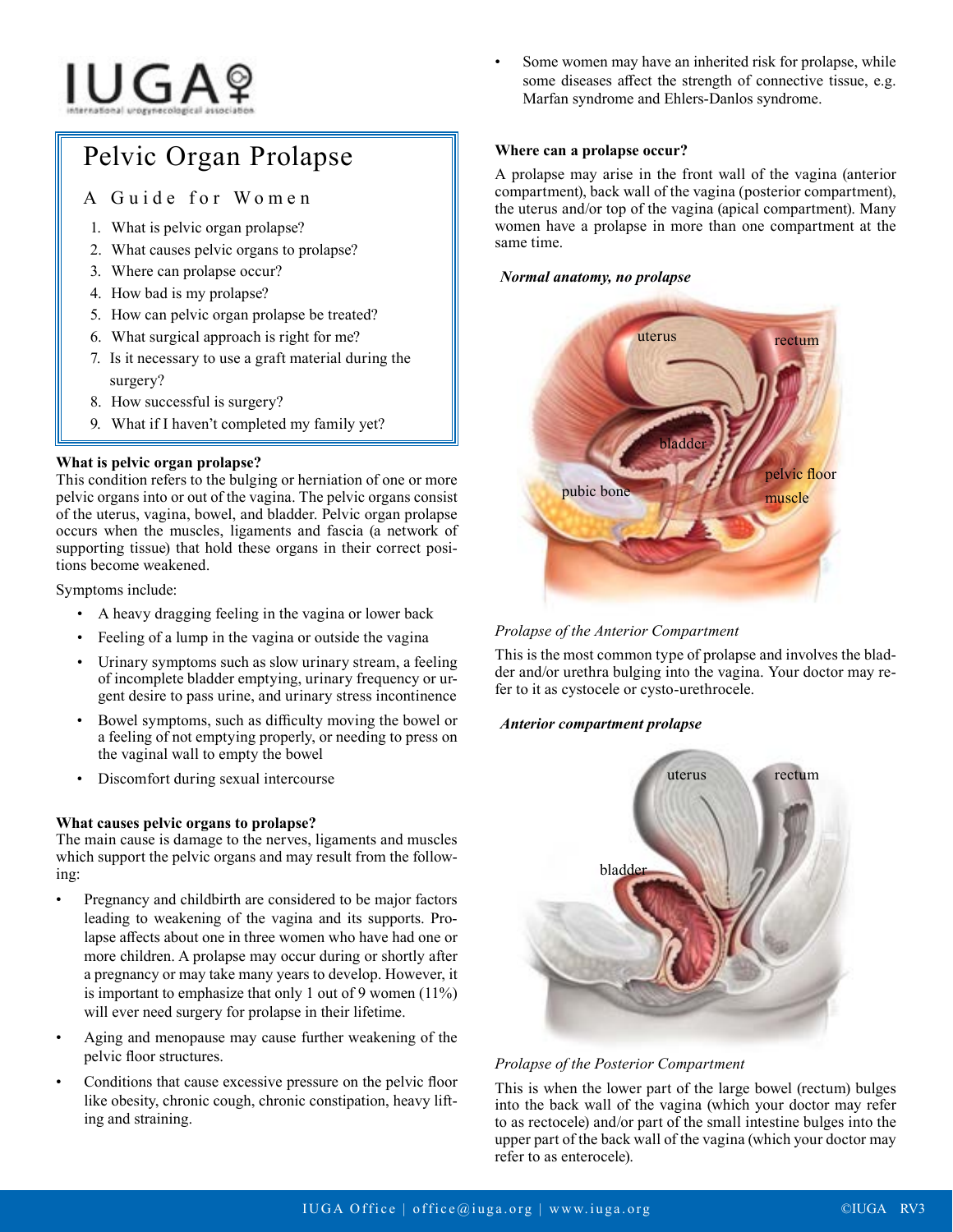

#### *Prolapse of the Apical Compartment*

*• Uterine prolapse.* This occurs when the uterus (womb) drops or herniates into the vagina. This is the second most common form of prolapse.

#### *Uterine prolapse*



*• Vaginal vault prolapse.* Following a hysterectomy, the top of the vagina may collapse downwards, (rather like the toe of a sock turning inside out) falling towards or out of the vaginal opening.

#### **How bad is my prolapse?**

Many women (up to 40%) have a minor degree of prolapse with minimal or no symptoms. Your physician will take a complete medical history and perform a vaginal examination to determine prolapse severity and grade. Different physicians utilize different grading systems and your doctor will explain this to you.

#### **How can pelvic organ prolapse be treated?**

Treatment options can be categorized into non-surgical and surgical options.

#### *Non-surgical Treatment Options*

- *• Do nothing.* Prolapse is rarely a life-threatening condition and many women will choose not to have any treatment if they have no symptoms or discomfort. If you have been diagnosed with a prolapse, try to avoid heavy lifting, chronic straining e.g. with constipation, and gaining excess weight as these can cause your prolapse to worsen*.*
- *• Pelvic floor exercises* (Kegel exercises). Exercising your weakened pelvic floor muscles may help improve or prevent the worsening of early stages of prolapse. Just as with any exercise program, pelvic floor exercises require time, motivation and proper technique. Please see the Pelvic Floor Exercises leaflet for more information.
- *Pessary*. Pessaries are vaginal devices that come in various shapes and sizes. Pessaries help by providing mechanical support to the prolapsed organs, thus relieving symptoms. Pessaries are most suitable if you wish to delay or avoid surgery, e.g. if your family is not yet complete or if you have medical problems that will make surgery a risk. Pessaries require fitting by your health care provider and may require some trial and error before the most suitable size and type is found for you. It is possible to remain sexually active with some types of pessaries inside the vagina. Please see the Vaginal Pessary for Pelvic Organ Prolapse leaflet for more information.

#### *Ring Pessary*



#### *Surgical Treatment Options*

For women with symptomatic prolapse, a surgical repair may be offered. Your surgeon will recommend the most appropriate surgical treatment for you based on a number of factors including your age, previous surgical history, severity of prolapse, and your general health. There are two main options: reconstructive surgery and vaginal closure surgery.

- *• Reconstructive Surgical Repair.* The purpose of pelvic reconstructive surgery is to restore your pelvic organs to their natural position while retaining sexual function. There are many ways to accomplish the surgery including:
	- Vaginal approach
	- Abdominal approach (through an abdominal incision)